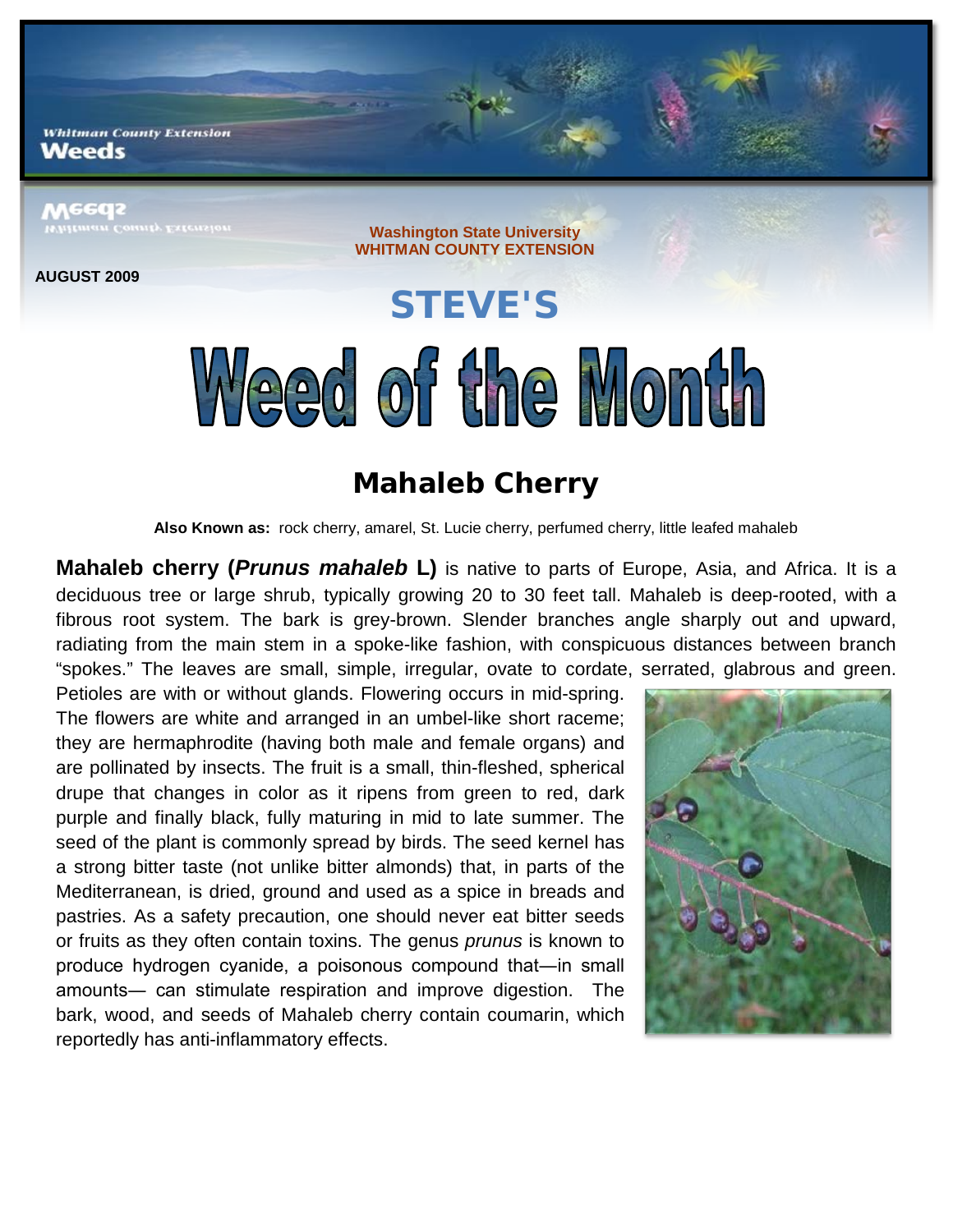Although tolerant of soil conditions, mahaleb cherry thrives in well-drained, moisture-retentive soil. It is drought resistant and can grow in nutritionally poor soil. It grows in full sun or partial shade and can be found in light woodland areas, draws and north-side hills.







Because mahaleb cherry is fairly robust, winter hardy and disease-resistant, it has been popular in the United States as rootstock for cultivated sweet and sour cherries, although its use has diminished because of its appeal to gophers.

The Pacific Northwest Exotic Pest Plant Council and other similar groups have determined that mahaleb cherry is of ecological concern and planting should be restricted, although the Corfin Center for Biodiversity of the University of Wisconsin describes it as a "cultivated alien species that rarely escapes."







**Tree In Bloom Tree With Cherries Cherry Kernels** 

**Control Methods**

Little information is available about mahaleb cherry control since it is not widely recognized as an invasive plant. Small trees can be dug out. For larger trees/shrubs, the cut-stump method would be more appropriate. This method is carried out by cutting the main stem as close to the ground as possible and quickly applying an appropriate chemical to the severed stump. Contact your extension agent for more information.